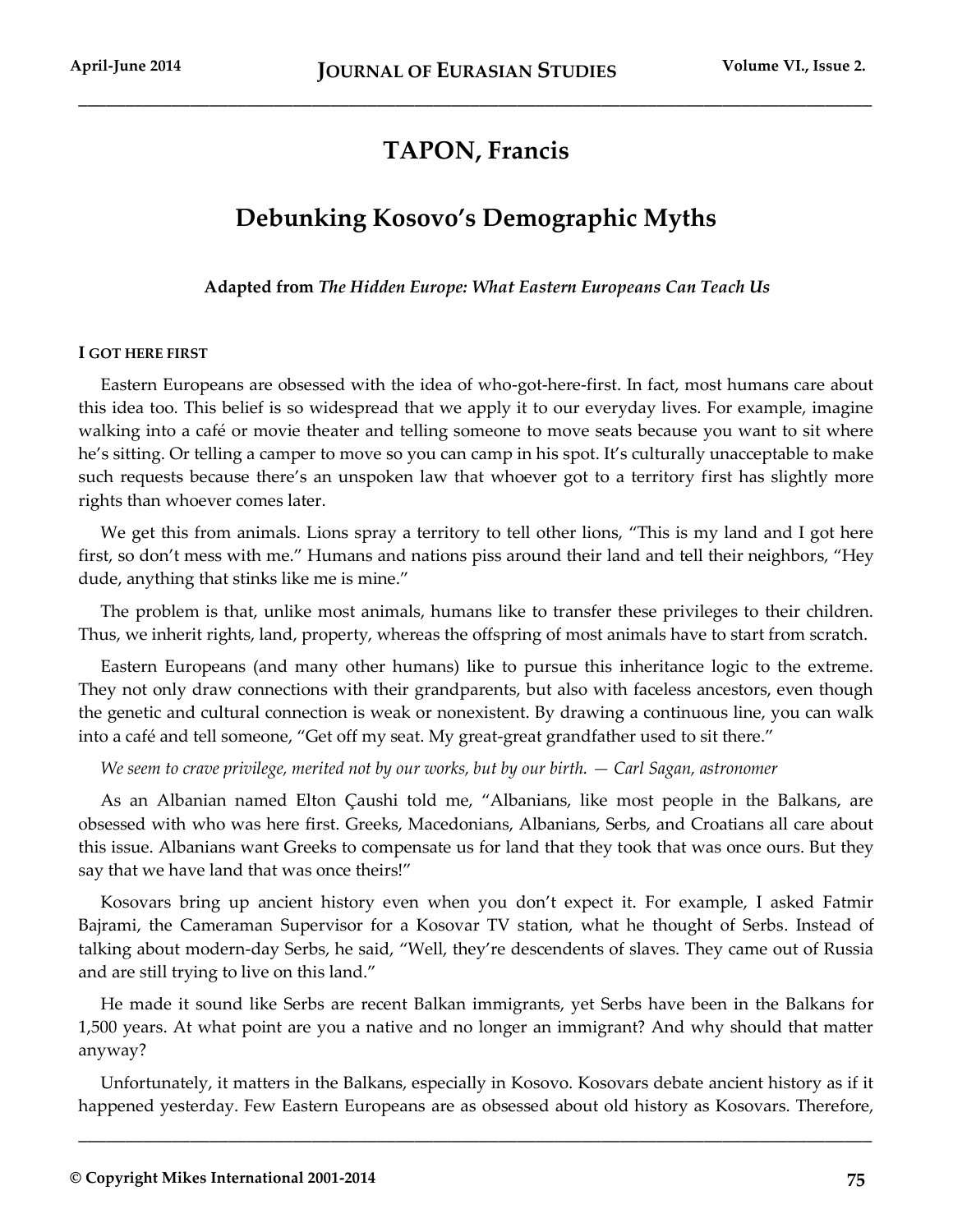to understand Kosovo we have to study its history deeply, especially its demographic history, not because it truly matters, but because Kosovars think it does.

Serb origins are clearer than Albanian origins. In 2006, *The Journal of Human Genetics* studied the DNA of 20 Slavic populations and placed "the earliest known homeland of Slavs in the middle Dnieper basin [in Ukraine]."<sup>1</sup> Slavs showed up in Balkans around 650 AD. It's not clear where Albanians came from, although it's probable that Albanians were roaming around the Balkans before Serbs. It's ironic that Europeans make such a big deal about their differences. Of all the continents, none is as genetically homogeneous as Europe.<sup>2</sup>

### **IS KOSOVO SERBIA?**

l

The Serbian nationalist mantra is "Kosovo is Serbia!" If Latinos living in Florida declared their state's independence, then we'd probably have Americans shouting, "Florida is America!"

Is Kosovo Serbia? All sane Serbs admit that for at least the last 25 years, Kosovo has been over 80 percent Albanian. Thus, the Serb claim over Kosovo is based on political and demographic history, not on recent ethnographic statistics.

The boldest Serbs will claim that (until recently) Kosovo has "always" been dominated by Serbs. Let's turn back the clock and see how true that assertion is. Serbs often say that Kosovo is the "cradle of their civilization." This is a myth. The earliest Serbian state was born and developed north and northwest of Kosovo (in present-day southern Serbia and Montenegro) around the eleventh century. By the time Serbia moved its power center to Kosovo, it had been out of its cradle for over 300 years. This grown-up Serbia ruled its medieval kingdom from Kosovo for 250 glorious years. During that time, they left their mark by building numerous monasteries and churches. Therefore, while Kosovo is not the cradle of Serbia's civilization, it is (in the words of Serbian academic Predrag Simić) "an area that sublimes the collective identity of the Serbian people just as Jerusalem does, for instance, for the Jewish nation.<sup>3</sup>

Regardless of Serb feelings, the cold reality is that Serbs dominated Kosovo for only the last third of their first 800 years in the Balkans. Before the Serbs, Bulgarians also held Kosovo for about 250 years.<sup>4</sup> However, Bulgarians don't use their historical ties to Kosovo to make modern-day territorial claims. So why do Serbs insist that "Kosovo is Serbia"? To answer that, we need to run through the next six centuries.

<sup>1</sup> Krzysztof Rębała et al., "Y-STR variation among Slavs: evidence for the Slavic home- land in the middle Dnieper basin," Journal of Human Genetics, Volume 52, Number 5 (Springer Japan: ISSN 1434-5161 (Print) 1435-232X (Online)) May, 2007.

<sup>2</sup> Oscar Lao et al, "Correlation between Genetic and Geographic Structure in Europe," Current Biology, Volume 18, Issue 16, 1241-1248, August 26, 2008. http://cell.com/ current-biology/retrieve/pii/S0960982208009561

<sup>3</sup> Predrag Simic, The Kosovo and Metohija Problem and Regional Security in the Balkans (Institute of International Politics and Economics, Belgrade, 1995) p. 1.

<sup>4</sup> Noel Malcolm, Kosovo: A Short History (HarperPerennial edition, New York, 1999) p. 41.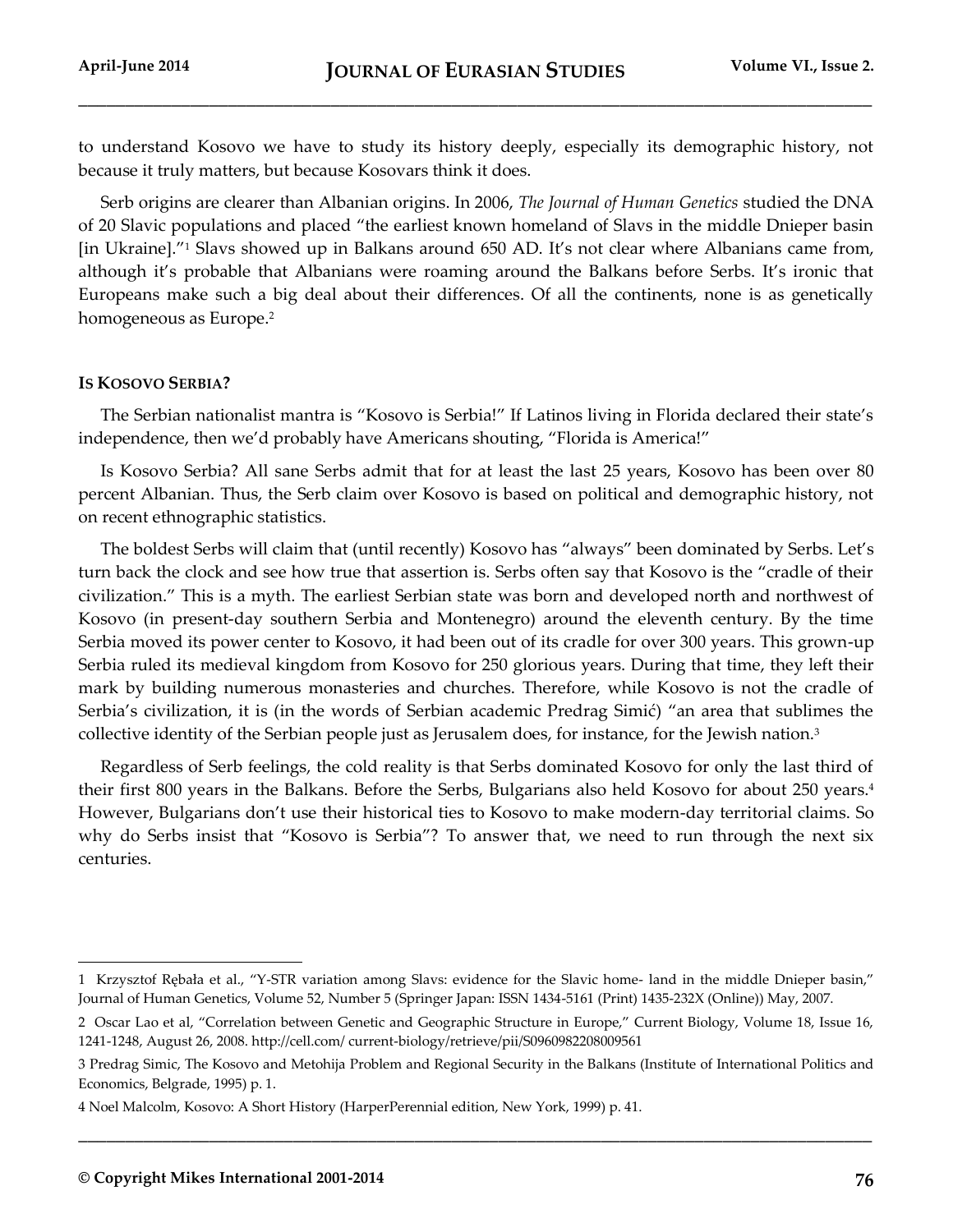#### **THE BATTLE OF KOSOVO IN 1389**

Believe it or not, Serbs put a lot of significance into a battle that happened over 600 years ago. The Battle of Kosovo in 1389 involved tens of thousands of Serbs and Turks. For Serbs, the Battle of Kosovo symbolizes three things. First, the honor of dying for your beliefs: "I'd rather be a Serb Christian martyr than become a Turkish Muslim." That patriotic theme echoes in today's Serbian nationalist rhetoric. Second, the battle also symbolizes what happens when Serbs are not united: they lose. The third symbol is that the battle marks Serbia's fall from glory.

What's surprising is that the last two symbols are somewhat mythological. The first myth is that the Turks decisively won the Battle of Kosovo. The battle was a tie: both armies lost their leaders and suffered heavy causalities. The difference is that the Serbian army was effectively depleted, whereas the Turks could eventually mount another army that ultimately did the Serbs in.

The second myth is that the Battle of Kosovo marks Serbia's fall from glory. If you had to pick the year when Serbia's empire ended, you might pick 1355 (Tsar Dušan's death, which led to the empire's fragmentation) or 1459 (when Serbia completely surrendered to the Turks). You wouldn't pick 1389, especially since the Battle of Kosovo was a tie. It was folklore that made the Battle of Kosovo a bigger deal than it was in reality.<sup>5</sup> Nevertheless, the Turks effectively conquered Kosovo soon after 1389 and would control it until 1912.

So let's look at the Kosovo scoreboard during the 1,000-year period from 912 to 1912. Bulgaria and Serbia each controlled Kosovo for about 250 years, while the Turkish Empire had it for about 500 years. There- fore, what's more correct: "Kosovo is Serbia" or "Kosovo is Turkey"?

Sure, the Turks were occupiers, but how long does you have to occupy a land before it's considered "yours"? Americans have been "occupying" lots of Native American land for only about 200 years. Is it not ours? Should we say "Dalmatia is Croatia" or "Dalmatia is Italy"? How about "Vojvodina is Serbia" versus "Vojvodina is Hungary"?

#### **UNRAVELING KOSOVO'S DEMOGRAPHIC HISTORY**

Albanians have myths too. Some believe that Kosovo has been an autonomous entity since ancient times. Not exactly. Kosovo was a province within the Turkish Empire, but certainly not an autonomous one. In 1868, it became a *vilayet* (political district), but not an autonomous one.

Moreover, some believe that Albanians have "always" been the majority in Kosovo. However, Noel Malcolm, British author of *Kosovo: A Short History*, argues that this is "simply not credible." If it were true, then most of Kosovo's town names would be Albanian, but they're not—they're mostly Slavic.<sup>6</sup> Sorry, Albanian dreamers, Serbs were the majority in Kosovo throughout the Middle Ages.

What happened after the Turks moved in is less clear. During the five centuries of Turkish rule, many Serbs in Kosovo did not want to (or could not) live under the Turkish Empire, so they migrated north.

**\_\_\_\_\_\_\_\_\_\_\_\_\_\_\_\_\_\_\_\_\_\_\_\_\_\_\_\_\_\_\_\_\_\_\_\_\_\_\_\_\_\_\_\_\_\_\_\_\_\_\_\_\_\_\_\_\_\_\_\_\_\_\_\_\_\_\_\_\_\_\_\_\_\_\_\_\_\_\_\_\_\_\_\_\_**

<sup>5</sup> Krzysztof Piątkowski, "On the Kosovo Myth," Cultural Identity and Ethnicity in Central Europe (Jasiellonian University, Cracow) Editor Czelau Robotyck, pp. 85-95.

<sup>6</sup> Noel Malcolm, p. 57.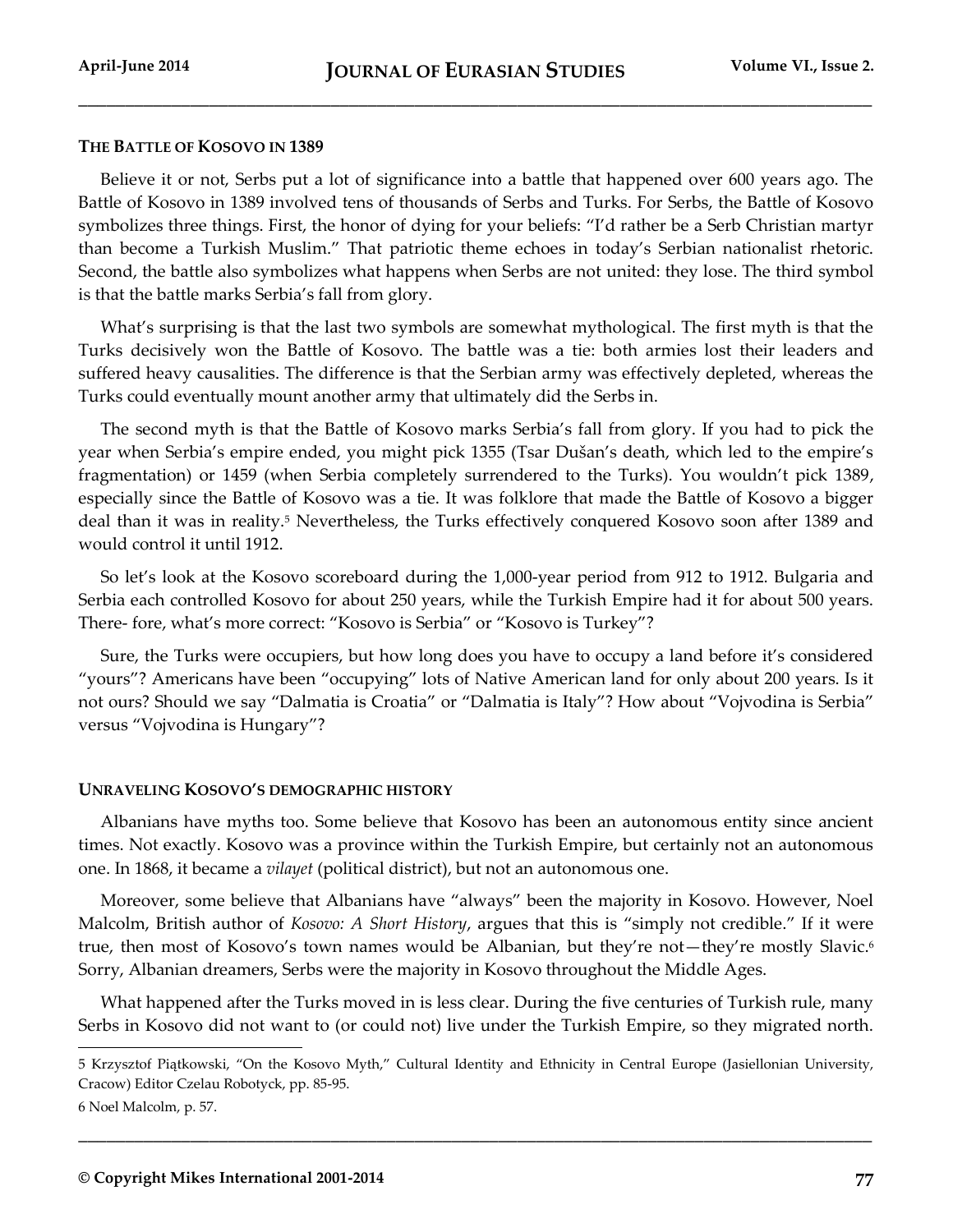When these migrations happened and how great they were is disputed. Nevertheless, what is clear is that vast numbers of Serbs settled around Belgrade, Vojvodina, and Hungary during the Turkish period. By the time the Turks fled the Balkans in 1912, Serbia's cultural core was no longer in Kosovo, it was centered around Belgrade.

I asked most Serbians I met, "What percentage of Kosovars were Serbian a century ago?" Most Serbs, even those who had no chauvinism, guessed between 60 to 90 percent.

That's a myth. For example, between 1877 and 1880, an English geographer, a French geographer, and a English-German geographer each independently drew ethnographic maps of Kosovo. They all agreed that Kosovo was mostly made up of Albanians and that Serbs only dominated the northern tip (which they still do today).<sup>7</sup> In the 1890s, Austrians concluded that the majority of Kosovars were Muslims.<sup>8</sup> In 1906, British journalist H. Brailsford estimated Kosovo was one-third Serb and two-thirds Albanian. German scholar Gustav Weigand found that Serb presence in Kosovo towns ranged from 10 to 40 percent (with Albanians making up the balance). In fact, Serbia's own 1912 census estimated that only 25 percent of Kosovo was Serb Orthodox.

These facts are hard for Serbs to accept today because they've been taught that Serbs have always dominated Kosovo and that Albanians just showed up yesterday. The propaganda claims Serbs were the majority in Kosovo until 1945, when, in the post-WWII confusion, Albanians sneaked into Kosovo and reproduced like rabbits on Viagra.

### **SERB RECOLONIZATION OF KOSOVO**

l

Like Serbs today, Serbs in 1913 couldn't accept reality. Having been disconnected from Kosovo for 500 years, they imagined that it hadn't changed much demographically, but their own surveys disproved that. Therefore, they attacked Pristina in 1913 and, according to their revised survey, claimed that no Albanians lived there. Still, in 1915, a Russian journalist remarked that half of the town was

<sup>7</sup> All three maps are viewable online under the "Balkans" article in Wikipedia: https://en.wikipedia.org/wiki/Balkans. In case the maps are no longer available, here is a description. In 1877, Edward Stanford, an Englishman, produced a map that shows Albanians dominating everything south of Pristina (with a smattering of Turks). Like an inverted pyramid, Serbs fan out just north Pristina towards the towns of Mitrovica and Leskovac. In 1877, a French geographer was also doing an ethnic map of the Balkans. In Kosovo, you'll see that four ethnicities lived there: Albanians, Turks, Serbs, and Bulgarians. Western Kosovo has more Albanians and Turks than Slavs; however, Serbs are clearly a minority also in Eastern Kosovo (where Bulgarians and Turks made up the majority). Like a big "C", Albanians concentrate around Pristina. A corridor of Albanians stretch from Pristina all the way to Niš. It's also interesting to note that Greeks dominated population in what is now southern Albania and that Albanians were still a major presence in Northwestern Macedonia like it is today. Ernst Georg Ravenstein, an English-German geographer, drew an ethnographical map of "Turkey in Europe" in 1880. It clearly shows how Albanians are the majority in Kosovo. It also shows how Albanians took over most of southern Albania, and it split its modern-day southern tip with Greeks.

<sup>8</sup> If you omit the non-Kosovo areas from their census and count 10,000 Gypsies as Mus- lims, then 72 percent of Kosovars are Muslims in the 1890s. Source: *Detailbeschreibung des Sandžaks Plevlje und des Vilajets Kosovo* (Vienna, 1899), pp. 80-1.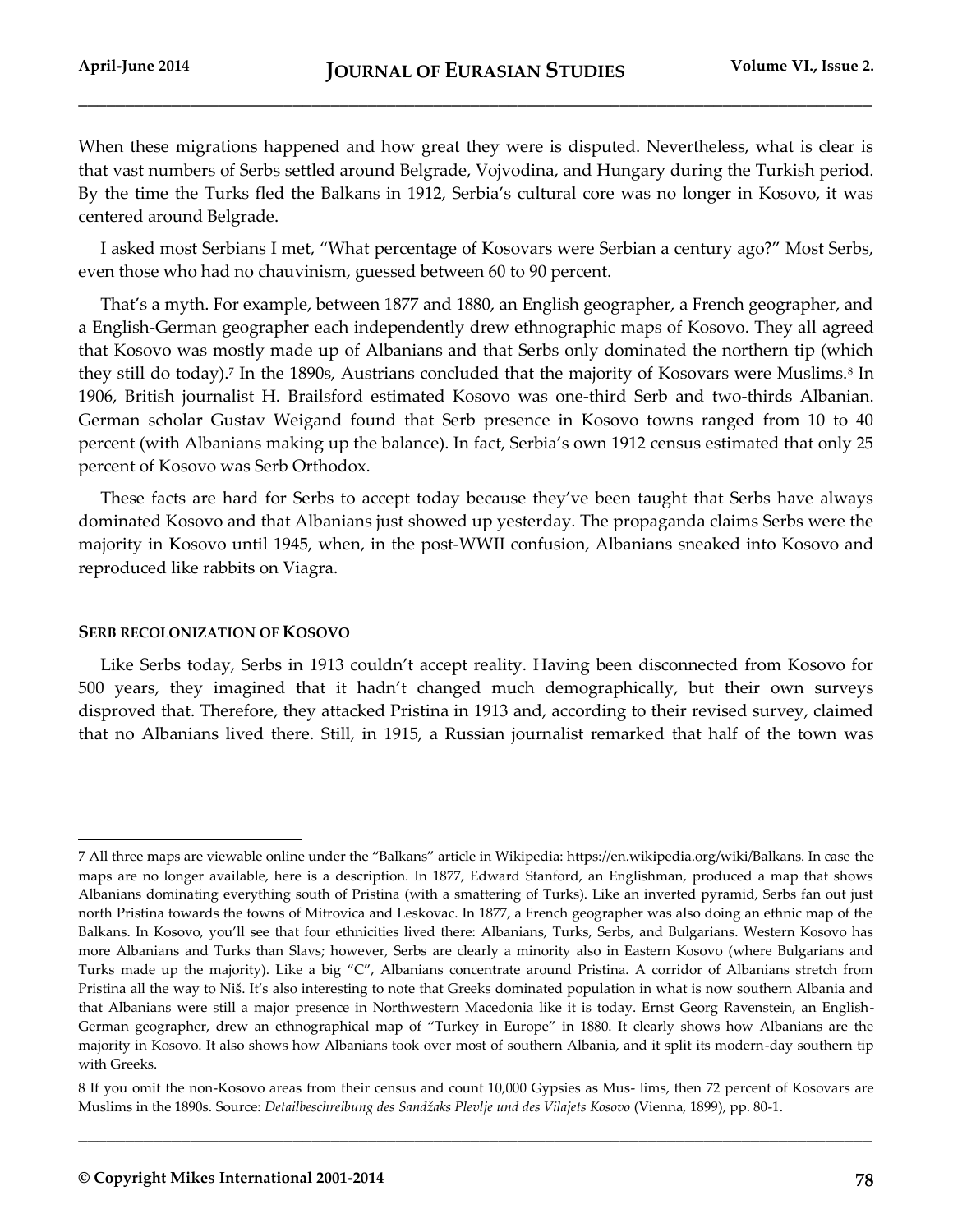Albanian. A year after that, a Bulgarian census found 11,486 Albanians in Pristina (over two-thirds of the  $city).<sup>9</sup>$ 

Since denying reality didn't work, Serbians tried to colonize Kosovo. In 1914, the Serbian government offered at least 11 hectares (27 acres) plus many other benefits to each Serb family that would move to Kosovo. After WWI, more colonists participated thanks to additional incentives, such as free land, free one-way transportation to the land (including your livestock and building materials), agricultural subsidies, and interest-free loans.<sup>10</sup> About 70,000 colonists moved to Kosovo, accounting for 10 percent of the population. A Serb official celebrated the "success" because he reported that Serb demographics rose from 24 percent in 1919 to 38 percent a decade later.<sup>11</sup> Even if we believe this Serb official's figures, they're far less than the 60 to 90 percent figure that many Serbs believe.

Foreign surveyors and Yugoslavia itself documented that Albanians were the majority in Kosovo throughout the 1920s and 1930s. In 1921, Yugoslavia's first census said that two-thirds of Kosovo was Albanian.<sup>12</sup> A few years later, an Italian surveyor estimated 700,000 Albanians were in Yugoslavia and a Romanian geographer in 1931 said there were 800,000.<sup>13</sup> Therefore, assuming that at least half of these Yugoslav Albanians were in Kosovo (where else would they be?), then that indicates that most of Kosovo was Albanian in the 1920s. Yugoslavia's 1931 census said 60 percent of Kosovars were Albanian (and a third were Slav). In conclusion, all surveys, including Serbian-Yugoslav ones, estimate that in the first half of the twentieth century, Serbs were less than a third of Kosovars; most of the rest were Albanians.

This is the opposite of what many Serbs believe today. In the Serb fantasy, Serbs were Kosovo's majority from the Middle Ages until the 1940s. The fable claims that Croatians, Germans, and Albanians combined to liquidate the Serbs, thereby bringing them down as a percentage of the population. It also claims that for some mysterious reason Tito discouraged Serbs from returning to Kosovo and encouraged Albanians to leave totalitarian Albania and fill in the Kosovo vacuum. Tens of thousands of Serbs certainly left Kosovo during the 1940s, mostly because of the war. Still, if such a population reversal happened in the 1940s, then Yugoslavia's 1948 and 1953 censuses certainly didn't reflect that. They both indicated that Kosovo was about 27 percent Serb/Montenegrin and 68 percent Albanian, which is similar to the figures we saw for the previous 50 years.<sup>14</sup>

**\_\_\_\_\_\_\_\_\_\_\_\_\_\_\_\_\_\_\_\_\_\_\_\_\_\_\_\_\_\_\_\_\_\_\_\_\_\_\_\_\_\_\_\_\_\_\_\_\_\_\_\_\_\_\_\_\_\_\_\_\_\_\_\_\_\_\_\_\_\_\_\_\_\_\_\_\_\_\_\_\_\_\_\_\_**

<sup>9</sup> Serbian census noted in L. Rushiti, Rrethanat politiko-shoquerore në Kosovë 1912-1918 (Pristina, 1981), p. 71. Russian report in S. Kolea, "Les Massacres serbes," AOBDIA, 2nd ser., no. 6 (Nov 25, 1918), p. 49

<sup>10</sup> M. Larnaude, "Un village de colonisation en Serbie du sud," Annales de geographie, vol 39 (1930), pp. 320-4.

<sup>11</sup> Djordje Krstić, Kolonizacija u Južnoj Srbiji (Sarajevo, 1928), p. 81.

<sup>12</sup> M. Vučković and G. Nikolić, Stanovništvo Kosova u razdoblju od 1918 do 1991 (Munich, 1996), p. 79

<sup>13</sup> A. Baldacci, Studi Speciali Albanesi, vol. 1 (Rome, 1932-7), p. 273. N. Popp, "Minori- tatea Româno-Albaneză din Jugoslavia," Buletinul Societăţii Regale Române de Geografie, vol. 50 (1931), p. 365

<sup>14</sup> The rest was 1.3% Muslim and 3.6% Montenegrin. Source: The 1918-1988, Statistical Summary of Yugoslavia published in 1991 by government in Belgrade), p. 207. In 1981, Kosovo was 13.3% Serbian, 77.5% Albanian, 3.7% Muslim, 0.2% Montenegrin. J. Reuter, Die Albaner in Jugoslwien (Munich, 1982), pp. 54-70.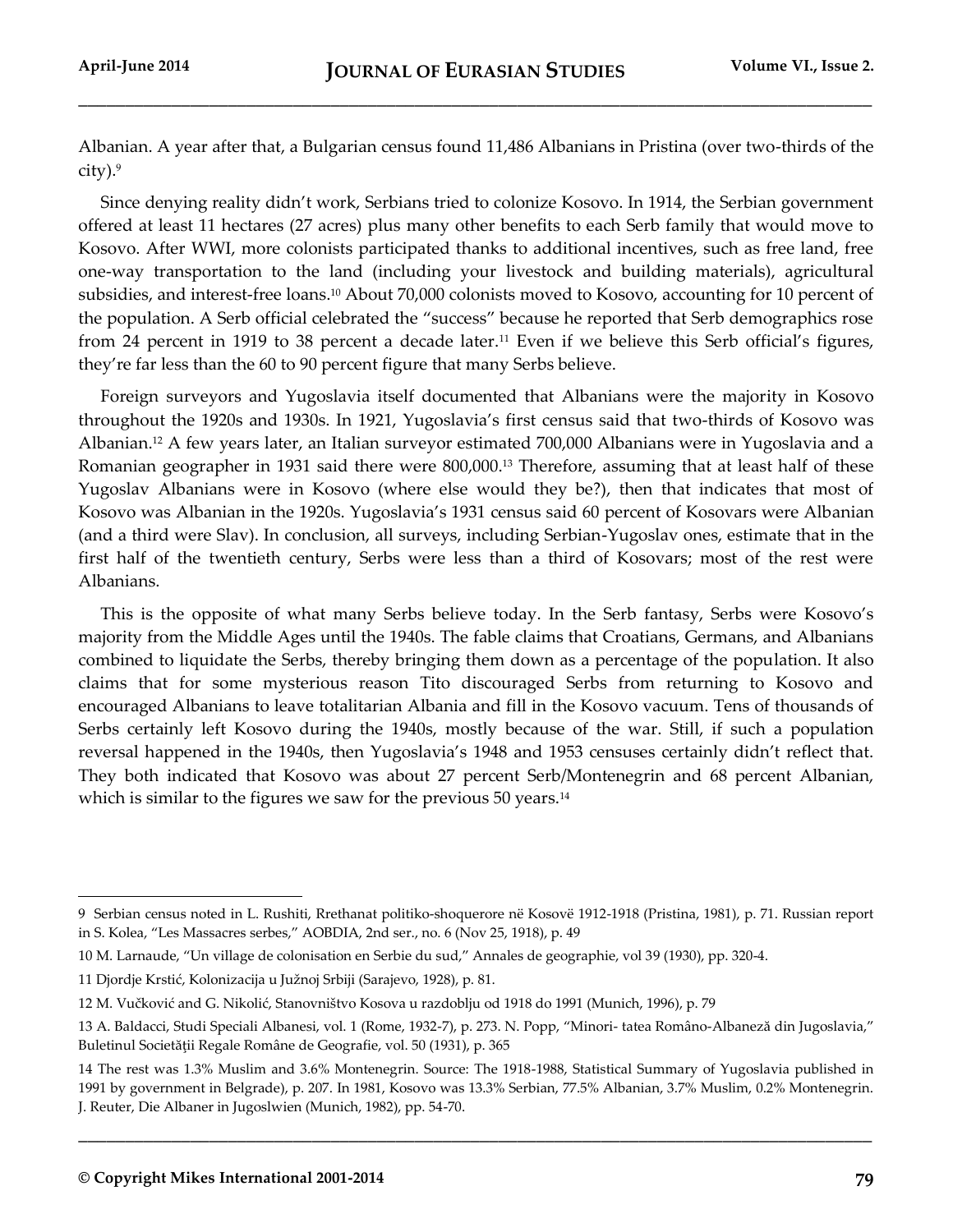The demographics finally began to tip toward Albanians in the 1970s. They grew from being 67% of the Kosovars to 77%, according to the 1981 Yugoslav census (Serbs shrank to 13.2%).<sup>15</sup> By the 1991 census, the estimated ratio was 82% Albanian and 11% Serb.<sup>16</sup> Today, Kosovo is about 90% Albanian.

So let's summarize the last 1,000 years of Kosovo's demographics. In the Middle Ages, Kosovo was mainly Serb. At some point during the Turkish period, Serbs became a minority. It's not clear when that happened. My best guess is that it happened in the 1800s because that's when different censuses start to contradict each other on who held the majority. What's clear is that by 1900, Serbs were definitely the minority in Kosovo, making up between 25 to 33 percent of the population. Moreover, they remained at roughly that level until the 1970s, when they began their decline to roughly 10 percent.<sup>17</sup>

Now the obvious question is why?

### **DO ALBANIANS HAVE 11.5 CHILDREN?**

On the one hand, the reason Kosovo's demographics changed is simple: many Serbs left Kosovo and Albanians were having more babies than the Serbs who stayed behind. On the other hand, both of these facts have a not-so-simple story behind them.

For instance, the Albanian reproductive rate was (and still is) relatively high, but not as outrageously high as many Balkanians claim. In 1953, for every 1,000 people there were 38.5 live births in Kosovo. That compares to 35 in Macedonia and Bosnia, 28 in Montenegro, and about 23 in the remaining republics. By 1988, the rates had fallen nearly in half everywhere, except Kosovo, which only saw a 25 percent decline.<sup>18</sup>

### Why?

l

First, infant mortality rates were highest in Kosovo and Macedonia. While other republics lowered their infant mortality rates around 90 percent, Kosovo (and Macedonia) only lowered them by about 62 per- cent, partly because Kosovars had the fewest doctors per capita in Yugoslavia. In 1953, Macedonians had twice as many doctors per capita than Kosovo; the other republics had four to five times more. By 1988, nearly all the republics (including Macedonia) had at least twice as many doctors per inhabitant

<sup>15</sup> "Albanians had made up nearly two-thirds of the province's population for the past 100 years, but jumped to 78 percent in 1981 and 90 percent in 1991." John R. Lampe, p. 332

<sup>16</sup> M. Vučković and G. Nikolić, Stanovništvo Kosova u razdoblju od 1918 do 1991 (Mu- nich, 1996), p. 108. Albanians boycotted the 1991 census, but considering Albanians were about 90% of Kosovo in 1999, it's realistic to assume that they were over 80% in 1991.

<sup>17</sup> According to Yugoslavia's official government statistics, in 1961 two-thirds of Kosovo inhabitants were Albanians and 23.5% were Serbians. By 1981, it was 77.5% Albanian, 13.3% Serbian. By 1991, it was 80/20 and by 2001 it was 90/10. Jugoslavija, 1918- 1988, Statistički godišnjak. Belgrade, Savezni zavod za statistiku, 1989, pp. 160-66. Also, "The Na- tional Composition of Yugoslavia's Population, 1991," Yugoslav Survey 1. 1992, pp. 3-24.

<sup>18</sup> The numbers changed to 29 in Kosovo, 18.5 in Macedonia, about 15.5 in Montenegro and Bosnia, and roughly 13 in the remaining republics.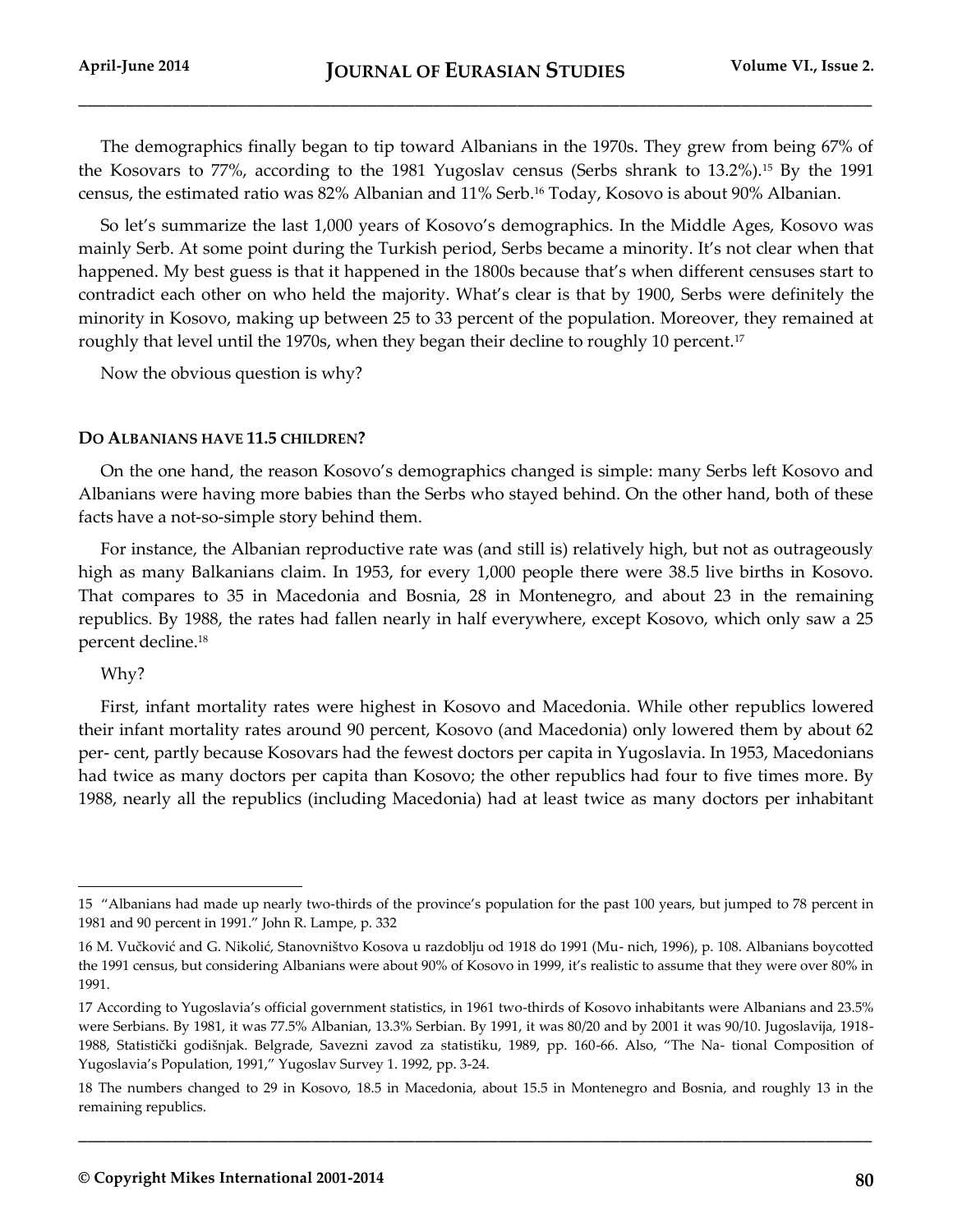than Kosovo had.<sup>19</sup> In Yugoslavia's planned economy, Kosovars blamed Belgrade for not allocating more doctors to their region.

Moreover, Kosovo's economy was Yugoslavia's least developed and most rural. Thus, like most rural and undeveloped places, people have more babies than average. Today, Kosovo is still largely rural and poorly developed compared to its neighbors, which partly explains why its birthrate remains higher than average.

Balkanians become comically irrational when talking about Albanian reproductive feats. Consider Aleksandar Svetozarević, a proud young Serbian from Niš. On his Facebook page, he has photos of himself waving the Serbian flag in a soccer stadium, Moscow's Red Square, and Zagreb's main square. His father was a military officer. While I hosted him in Slovenia, I asked him to rate Tito and Milošević on a one to 10 scale. His answers were the opposite of what most Serbians said. He gave Tito a three and Milošević a nine, even though "Milošević was a spy for the US."

When I asked him if he knew Kosovo's fertility rate (the average number of children a woman has), without hesitation and with supreme confidence, he said, "11.5." This was in line with the eight-to-20 estimate that most Balkanians repeatedly claimed. At first I thought they were joking, but they usually weren't. This figure is totally wrong about Albania, but does it apply to Kosovo?

When I asked Aleksandar to prove the 11.5 figure, he spent 20 minutes surfing Serbian websites without any success, but he kept insisting that it was true. When I showed him UN and CIA data indicating that Niger was the only country in the world that had fertility in the rate over seven, he maintained that the average Albanian woman in Kosovo had 11.5 children. The fact that the world's average is less than 2.5 also didn't persuade him.

When I asked him what was the largest Albanian family he had ever found in his trips to Kosovo, he said, "I once met a family with eight children!" I said, "So you're saying that the average family has 11.5 children, yet the largest you've ever seen was not even close to that average." He shrugged.

When I showed American estimates that Kosovo had moderate fertility rates, he said that you "can't trust American statistics because they have an interest in the region."

When I showed him UN estimates that were similar, he said, "But how can they know that? The Albanians boycotted the 1991 census and all the censuses after that. So there are no official numbers. No one can know."

I said, "Yet you seem to have no trouble believing the 11.5 figure that you found once and can't seem to find again. Think: Europeans don't reproduce anywhere close to that rate—not even Africans do."

He said, "Albanians are not Europeans, they're Muslims."

Of course. Anyway, I finally figured out where he might have gotten his 11.5 number. It's a low estimate for the number of births per 1,000 Kosovars. That statistic is often called the *birthrate*. It's easy to see how someone can confuse *birthrate* with *fertility rate* (which measures the average number of children

**\_\_\_\_\_\_\_\_\_\_\_\_\_\_\_\_\_\_\_\_\_\_\_\_\_\_\_\_\_\_\_\_\_\_\_\_\_\_\_\_\_\_\_\_\_\_\_\_\_\_\_\_\_\_\_\_\_\_\_\_\_\_\_\_\_\_\_\_\_\_\_\_\_\_\_\_\_\_\_\_\_\_\_\_\_**

<sup>19</sup> The source of the socio-economic indicators from 1953 to 1988 is Dijana Pleština, Re- gional Development in Communist Yugoslavia: Success, Failure, and Consequences (Boulder, CO, Westview Press, 1992) p. 1980-81.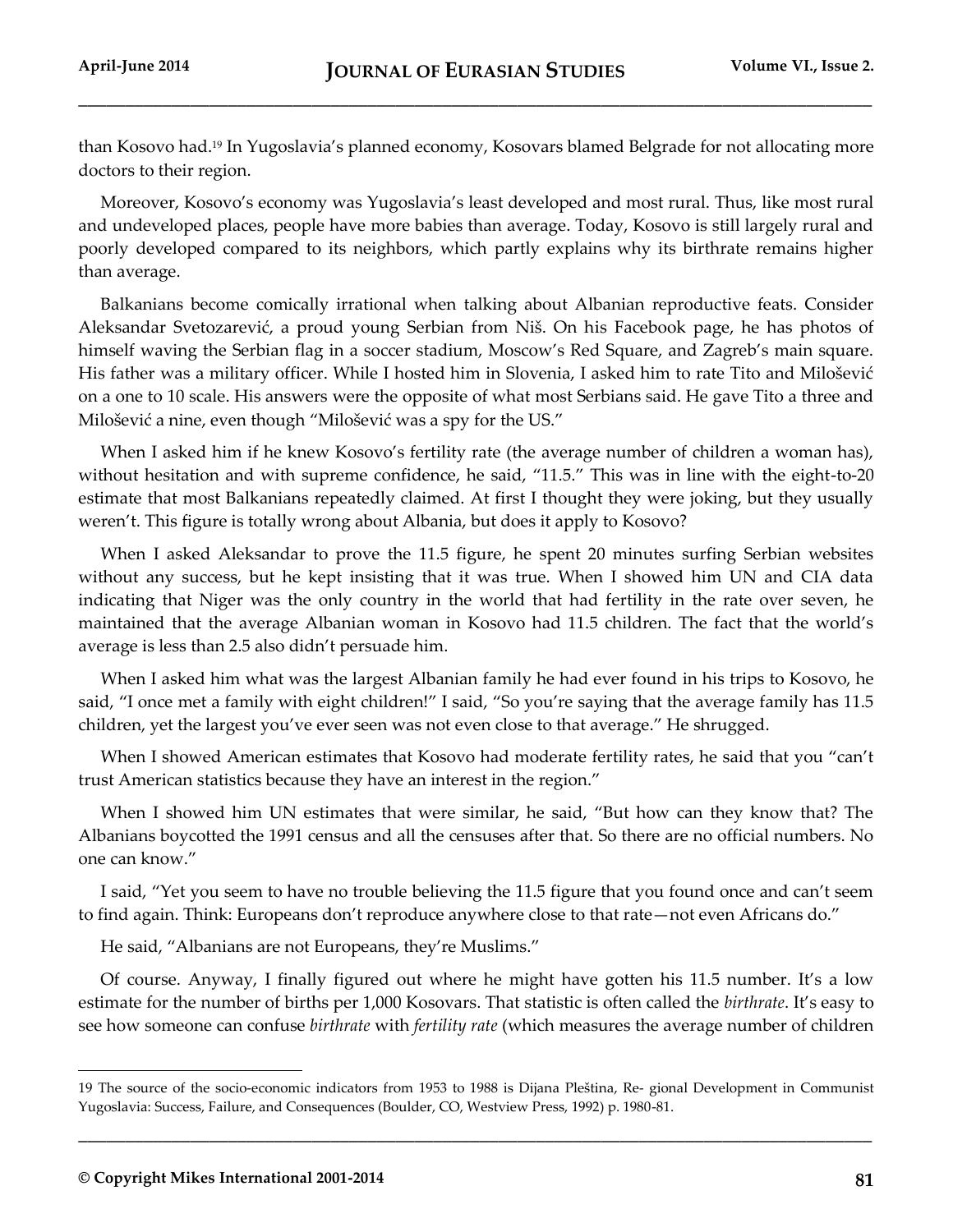a woman produces). What's ironic is that Kosovo's 2011 birthrate is probably much higher than 11.5 the Population Reference Bureau estimates that it's 21.

To put a birthrate of 21 into perspective, in 2011 Niger had the world's highest birthrate (50), Monaco had the lowest (7), and the 2011 world average was 17.5. Kosovo's birthrate was roughly equal to India and twice that of Serbia (9.2) and Albania (12.2). Kosovo's birthrate today is almost half of what it was in 1953 (as we saw above, it was 38.5 in Kosovo and 23 in Serbia proper).

After pointing all this out and debating for one hour, Aleksandar finally conceded that "maybe" the average Albanian doesn't have 11.5 children, but he still assured me that "they definitely have a lot of babies."

### **HOW MANY KIDS DO ALBANIANS REALLY HAVE?**

The allegedly "sky-high" Albanian reproduction rate is one of the best examples of widespread Balkan hyperbole. Still, there is a bit of truth to it: Albanians pump out babies faster than anyone in Europe. According to the US State Department, the average female Kosovar has 2.9 children. The Population Reference Bureau says 2.5 is a more accurate estimate. Either way, it's Europe's highest fertility and roughly twice Serbia's depopulating 1.39 rate.<sup>20</sup>

Whereas most Eastern European countries are depopulating, Albania and Kosovo (along with Greece and Macedonia) are still growing. In fact, Kosovo's net population growth rate is 1.4 percent, which is the highest in Europe and is similar to India's rate. Therefore, while Kosovo's growth rates are slightly above average on the global scale, because they're around twice as high as its depopulating neighbors, it seems like they're having 11.5 children.

Aleksandar later admitted, "Serbs in Kosovo have a lot more children than Serbs in Central Serbia and Vojvodina." This has also been true throughout the last century. In fact, in the 1950s, Serb Kosovars had a higher population growth rate than Albanians (2.7% vs. 2.1%) partly because Serb infant mortality was lower than the Albanian one. By 1981, the average Serb Kosovar had 3.4 children versus roughly 4.7 children that Albanian Kosovars had. There was also a big disparity between rural Albanians (6.7 children) and urban Albanians  $(2.7).^{21}$  Finally, the Serb abortion rate was higher than the Albanian rate. In 1989, 68 percent of Serb pregnancies were aborted.<sup>22</sup> In 2011, it's 23 percent (which is the same as

**\_\_\_\_\_\_\_\_\_\_\_\_\_\_\_\_\_\_\_\_\_\_\_\_\_\_\_\_\_\_\_\_\_\_\_\_\_\_\_\_\_\_\_\_\_\_\_\_\_\_\_\_\_\_\_\_\_\_\_\_\_\_\_\_\_\_\_\_\_\_\_\_\_\_\_\_\_\_\_\_\_\_\_\_\_**

<sup>20</sup> http://www.prb.org/Datafinder/Geography/Summary.aspx?region=214&region\_type=2 As of 2011, Kosovo still hasn't taken an official census. Current unofficial estimates for its fertility rate range from 2.5 to 2.9. Doubling Serbia's 1.39 rate gives us 2.78, which is in the middle of the estimates. Also consider birthrate estimates: Niger 51, Kosovo 21, Albania 15, Serbia 12. This also implies Kosovars produce almost twice as many babies as the depopulating Serbians.

<sup>21</sup> M. Roux, Les Albanais en Yougoslavie: minorité nationale, territoire et développement (Paris, 1992), pp. 151-3.

<sup>22</sup> Lidija Andolšek, ed. by Paul Sachdev, "Yugoslavia," International Handbook on Abor- tion (Greenwood Press, New York, 1988), pp. 495-504. Rada Drezgic, "The politics of abortion and contraception," Sociologija, 46(2), 2004, pp. 97-104. "Health Statistical Year- book of Republic of Serbia 2008," Institute of Public Health of Serbia, 2009, http://www. batut.org.rs/uploads/pub2008.pdf. Good summary: http://www.johnstonsarchive.net/ policy/abortion/ab-serbia.html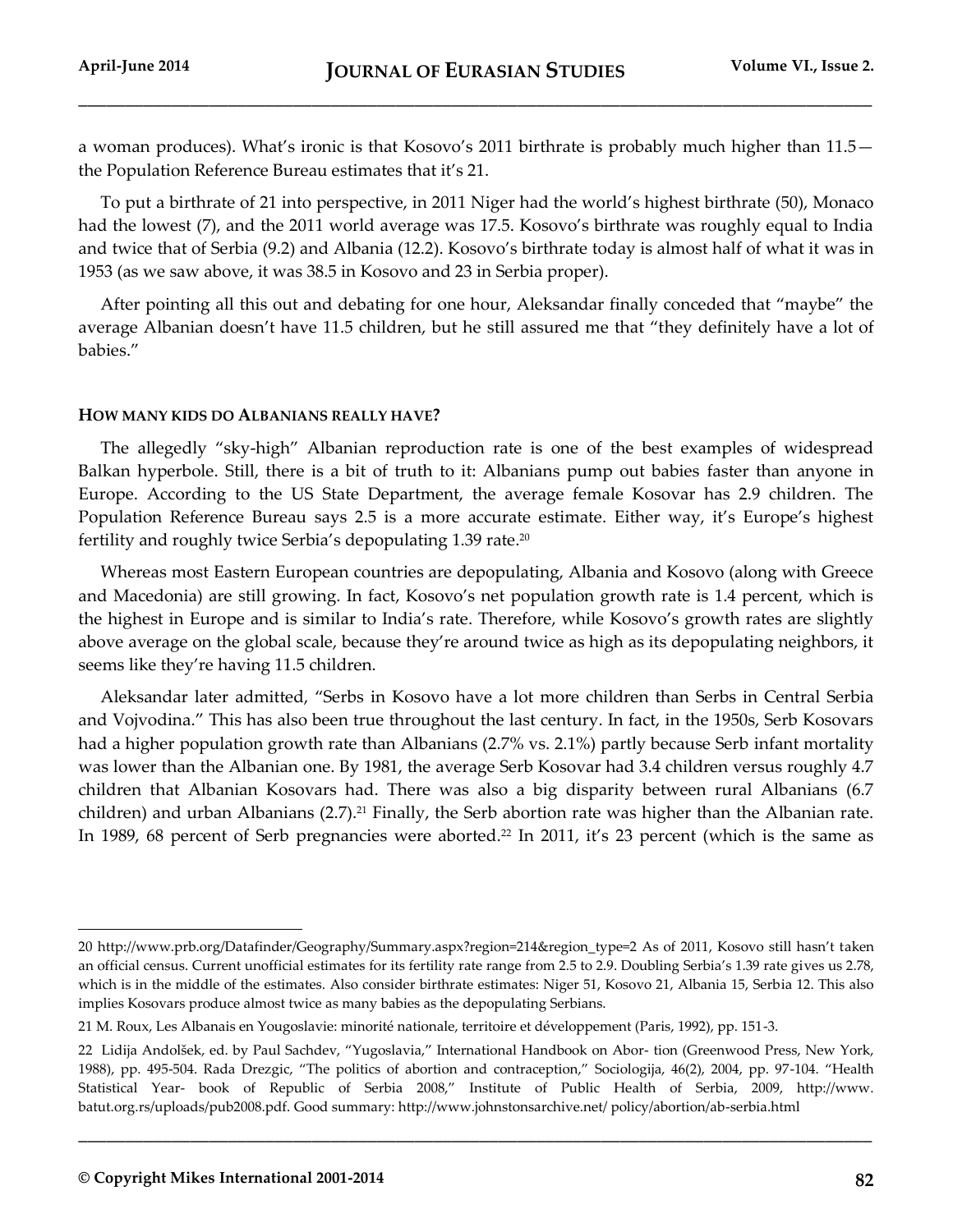America's rate). Meanwhile, Bosnia and Kosovo, countries with heavy Muslim populations, have abortion rates of less than five percent.<sup>23</sup>

Kosovo's baby boom has made it Europe's youngest country—the average Kosovar is 26 years old. Only 23% of Kosovars are retired; in Croatia, 57% are. Their youth is evident in the streets; about 27% of Kosovars are under 15 years old.

In conclusion, one reason why the Albanian population surged in Kosovo after 1970 was that they pumped out more babies than Serbs. Unfortunately, the Balkan tendency to hyperbole facts has made this issue a much bigger deal than it really is. Today, Kosovo's fertility rate continues to decline. Now let's move onto the second reason for why Kosovo went from 66% Albanian throughout most of the last century to 80% in 1991.

#### **WHY SERBS LEFT KOSOVO**

In the preface of *The Migration of Serbs and Montenegrins from Kosovo and Metohija*, the Serbian authors reasonably estimate that between 1961 and 1987, about 100,000 Serbs left Kosovo. There are two reasons why they left. First, some Albanians were harassing them. Albanians often deny this and they may point to a survey done in the 1980s that showed that less than 0.1 percent of Serbs blamed Albanians for wanting to go out of Kosovo.<sup>24</sup> These results are laughable and reek of a pro-Albanian bias.

On the other hand, it's hard to find an objective poll on this issue. In the 1980s, the Serbian Academy of Sciences interviewed 500 Serb households to learn why they had left Kosovo. About 41 percent said that "indirect pressure" from Albanians was a reason, while 21 percent cited direct pressure (e.g., verbal abuse, material damage, and personal injury).<sup>25</sup>

The truth probably lies somewhere between these two biased surveys. One indication that implies that ethnic tension existed is that two-thirds of Serb *émigrés* came from mixed areas in Kosovo; heterogeneous regions are more prone to ethnic tensions than homogeneous regions.<sup>26</sup> Still, most of the harassment were misdemeanors and petty crimes; official government statistics showed that rape and murder in Kosovo were below the Yugoslav average.<sup>27</sup>

The other reason for the Serb exodus was that Kosovo was stuck in the Stone Age. Throughout the last century, Kosovo was Yugoslavia's retarded child. All the other Yugoslav regions would donate

**\_\_\_\_\_\_\_\_\_\_\_\_\_\_\_\_\_\_\_\_\_\_\_\_\_\_\_\_\_\_\_\_\_\_\_\_\_\_\_\_\_\_\_\_\_\_\_\_\_\_\_\_\_\_\_\_\_\_\_\_\_\_\_\_\_\_\_\_\_\_\_\_\_\_\_\_\_\_\_\_\_\_\_\_\_**

<sup>23</sup> http://www.johnstonsarchive.net/policy/abortion/mapyugoabrate.html Map of abor- tions percentages in ex-Yugoslavia.

<sup>24</sup> H. Islami, "Demografski problemi Kosova I njihovo tumačenje," in S. Gaber and T. Kuzmanić, eds., Zbornik Kosovo — Srbija — Jugoslavia (Ljubljana, 1989), pp. 39-66.

<sup>25</sup> R. Petrović and M. Blagojević, The Migration of Serbs and Montenegrins from Kosovo and Metohija: Results of the Survey Conducted in 1985-1986 (Belgrade, 1992), pp. 110 and 179. The Serbian Academy of Sciences is the same outfit that produced the 1986 Memo- randum, which is filled with misleading statements, which calls into question their 500-person survey.

<sup>26</sup> To learn more about post-WWII migrations read Ruža Petrović, Migracije u Jugoslaviji i etnički aspekt (Migration in Yugoslavia and the ethnic aspect). Belgrade, Istraživački izdavački centar, 1987. Also, Silva Meznarić, Osvajanje prostora prekrivanje vremena, migracije umjesto razvoja (Conquering space and obscuring time: Migration in place of development). Zagreb: Socialoško društvo Hrvatske, 1991.

<sup>27</sup> John R. Lampe, p. 332.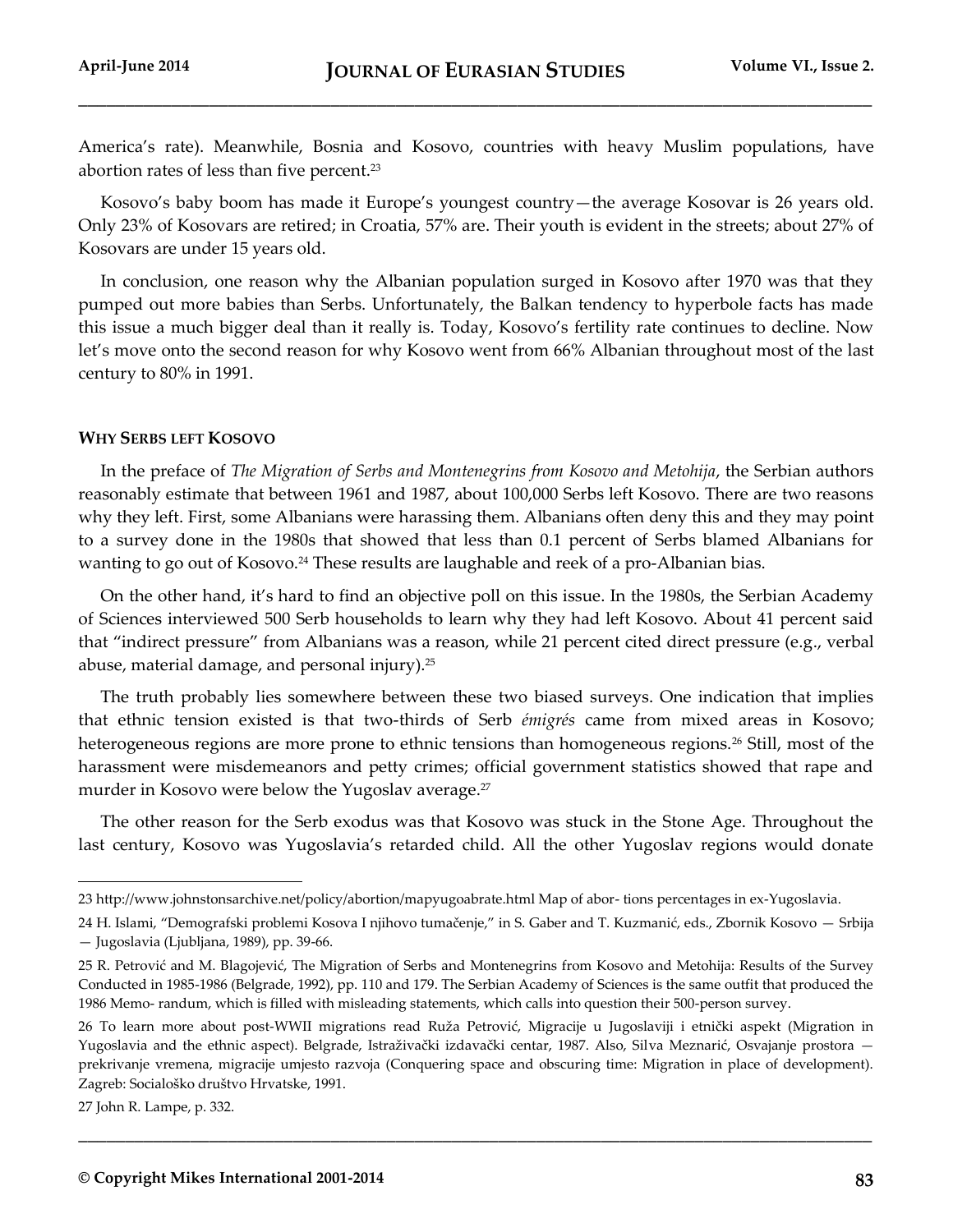money and resources to help Kosovo catch up. On a per capita basis, Kosovo received up to four times more aid than Bosnia, Montenegro, and Macedonia.<sup>28</sup> Despite that assistance, Kosovo was always lightyears behind.

For example, Slovenia has maintained a similar-sized population as Kosovo, but in 1988, Slovenia accounted for 18 times more of Yugoslavia's output.<sup>29</sup> Kosovo's 1990 unemployment rate was four times higher than Croatia's and six times higher than Slovenia's.<sup>30</sup> In 1952, Slovenia's per capita GDP was three times higher than Kosovo, but today it's 14 times higher.<sup>31</sup> In 1953, only 2.4 percent of Slovenians were illiterate versus a staggering 62.5 percent of Kosovars. By 1988, 18 percent of Kosovars were still illiterate.<sup>32</sup> Perhaps by 2015, Kosovo's literacy rate will finally approach Slovenia's 1953 rate.

As TV spread in the 1970s, Kosovars realized just how backwards they were. Those who could go north, did. Making the cultural transition from Kosovo to Belgrade, Zagreb, and Novi Sad was easier for a Serb than for an Albanian. Thus, Serbs were more likely to leave Kosovo.

To blame Albanian harassment as the main or only cause for the Serb exodus ignores the fact that Bosnia also saw a net outflow during the same period. Those migrating Bosnians also went to Yugoslavia's most prosperous regions. Kosovo had the highest percentage decrease in people because it had the weakest economy. In fact, from 1971 to 1981, 45,000 Albanians left Kosovo too. Everyone was leaving Kosovo because its economy stunk.

Some Serbs still insist that during the Tito era, Albanians committed "genocide" against the Serbs. So what's more likely and logical: (a) that Tito, whose all-seeing eye uncovered and crushed all types of nationalism and protests, somehow ignored Albanians kicking Serb ass and that Serbs didn't complain to Tito about it, and if they did, Tito ignored them, even though Serbs were a far more important political base than the Albanians; or (b) that Serbs left on their own because Kosovo's economy was horrendous.

Another way to think about it: if Kosovo's economy had been similar to Vojvodina's economy, would all those Kosovars have left? If Kosovo was better than the rest of Yugoslavia, then Serbians (and even Slovenians) would have migrated *to* Kosovo.

\* \* \*

**\_\_\_\_\_\_\_\_\_\_\_\_\_\_\_\_\_\_\_\_\_\_\_\_\_\_\_\_\_\_\_\_\_\_\_\_\_\_\_\_\_\_\_\_\_\_\_\_\_\_\_\_\_\_\_\_\_\_\_\_\_\_\_\_\_\_\_\_\_\_\_\_\_\_\_\_\_\_\_\_\_\_\_\_\_**

<sup>28</sup> Neven Borak, Table 71, p. 258. Kosovo got 84 billion dinars, while Bosnia (45.5 bil- lion), Montenegro (17 billion), and Macedonia (21 billion) got much less. On a per capita basis, that translates into these respective amounts: 42, 11, 28, and 10.

<sup>29</sup> Neven Borak, Table 67, p. 256. In 1988. Slovenia was producing 20% of Yugoslavia's output compared to Bosnia-Herzegovina 12%, Croatia 25%, Montenegro 2%, Kosovo 1.1%, Serbia 23%, Vojvodina 9.5% (Greater Serbia was about 33%).

<sup>30</sup> Neven Borak, p. 212. Unemployment 1952 Yugoslavia 0.4%, 1990 7.8%. In 1990, Kosovo 12.6%, Serbia 8.3%, Croatia 4.6%, Slovenia 2.2%

<sup>31</sup> Neven Borak, p. 212. GDP per capita in thousands of dinars based on the worth of the dinar in 1972, 1952 Kosovo 1.6, Serbia 3.4, Croatia 4.1, Slovenia 6.1. And then in 1990, Kosovo 3.35, Serbia 16.1, Croatia 19.4, Slovenia 30.8.

<sup>32</sup> Dijana Pleština, Regional Development in Communist Yugoslavia: Success, Failure, and Consequences. Boulder, CO, Westview Press, 1992, p. 1980-81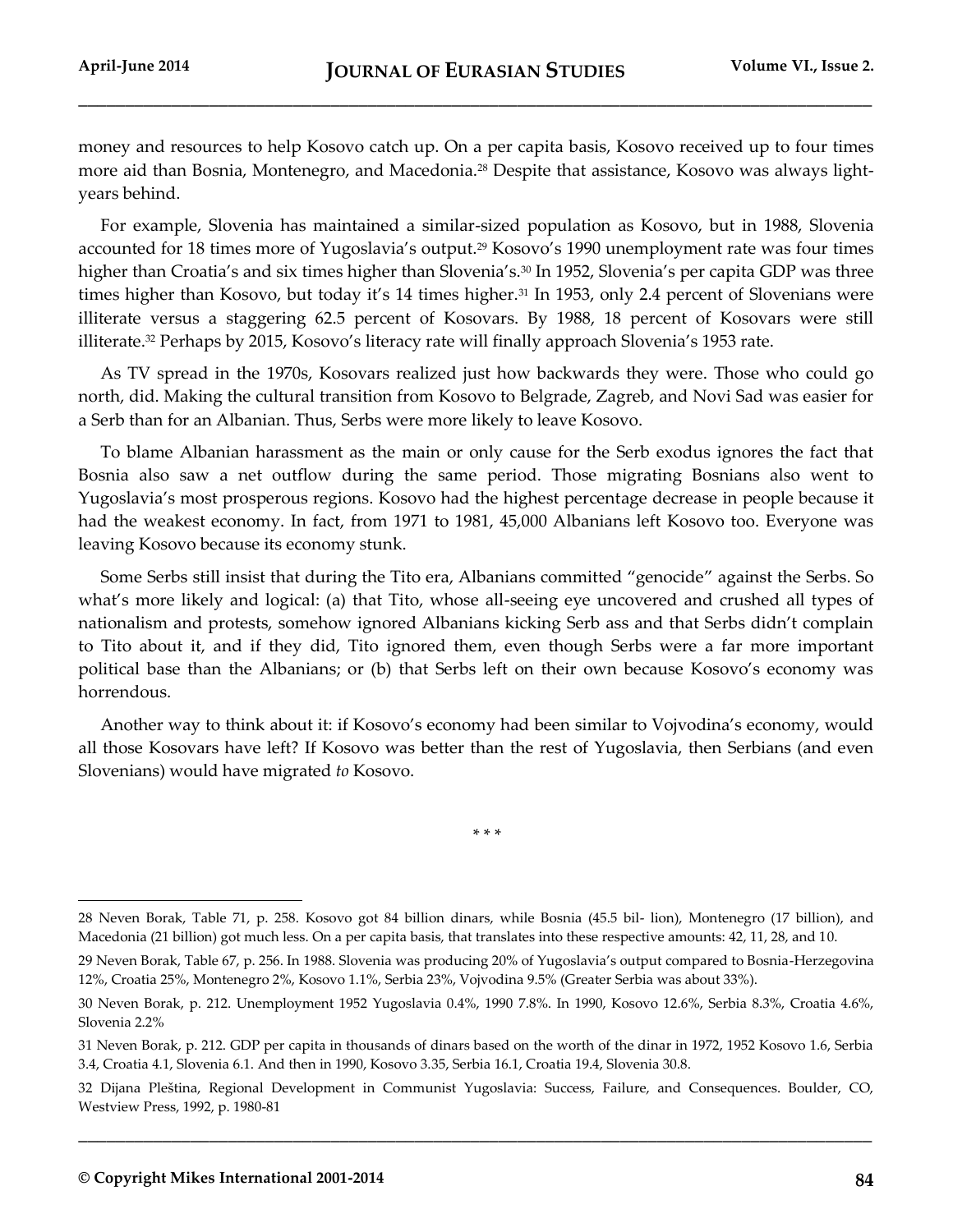Francis Tapon's mother is from Chile and his father is from France. They met in San Francisco thanks to a slow elevator. His brother, Philippe Tapon, is the author of two novels. His family spoke Spanish at home, unless an English swear word was necessary.

Francis was born in San Francisco, California where he attended the French American International School for 12 years. Native French teachers convinced him that France is the coolest country in the universe. He is fluent in English, French, and Spanish. He struggles with Italian, Portuguese, Slovenian, and Russian. If you point a gun to his head, he'll start speaking other languages too.

He earned a Religion Degree with honors from Amherst College. He also has an MBA from Harvard Business School. After Harvard, he co-founded a robotic vision company in Silicon Valley. Then he decided to change his life forever.

In 2001, he sold the little he had to hike the 3,000 km Appalachian Trail. Then, after consulting for Hitachi, he visited all 25 countries in Eastern Europe in 2004. He consulted at Microsoft before hiking the 4,200 km Pacific Crest Trail in 2006. In 2007, he became the first person to do a round-trip on the Continental Divide Trail—a seven-month journey spanning 9,000 km. In 2008-2011, he visited over 40 European countries, but focused on revisiting all the Eastern European ones. In 2009, he climbed up Mont Blanc and walked across Spain twice (once by traversing the Pyrenees from the Mediterranean Sea to the Atlantic Ocean, and then by hiking El Camino Santiago). He's backpacked over 20,000 kilometers (12,500 miles) and traveled to over 80 countries.

He is the author of *Hike Your Own Hike: 7 Life Lessons from Backpacking Across America*. This book can be also ordered at:<http://francistapon.com/shop>. He is donating half of his book royalty to America's three major scenic trails.

*The Hidden Europe: What Eastern Europeans Can Teach Us* **is his second book of his WanderLearn Series, was published as ebook on December 12, 2011, and as hardcover on March 4, 2012.**

Currently he is visiting (according to his plan) every country in Africa and is going to write a book about that in 2016. His goal is to wander to all 193 countries of the world, see what we can learn from them, and share it with everyone.

Francis´ website is [http://FrancisTapon.com](http://francistapon.com/)

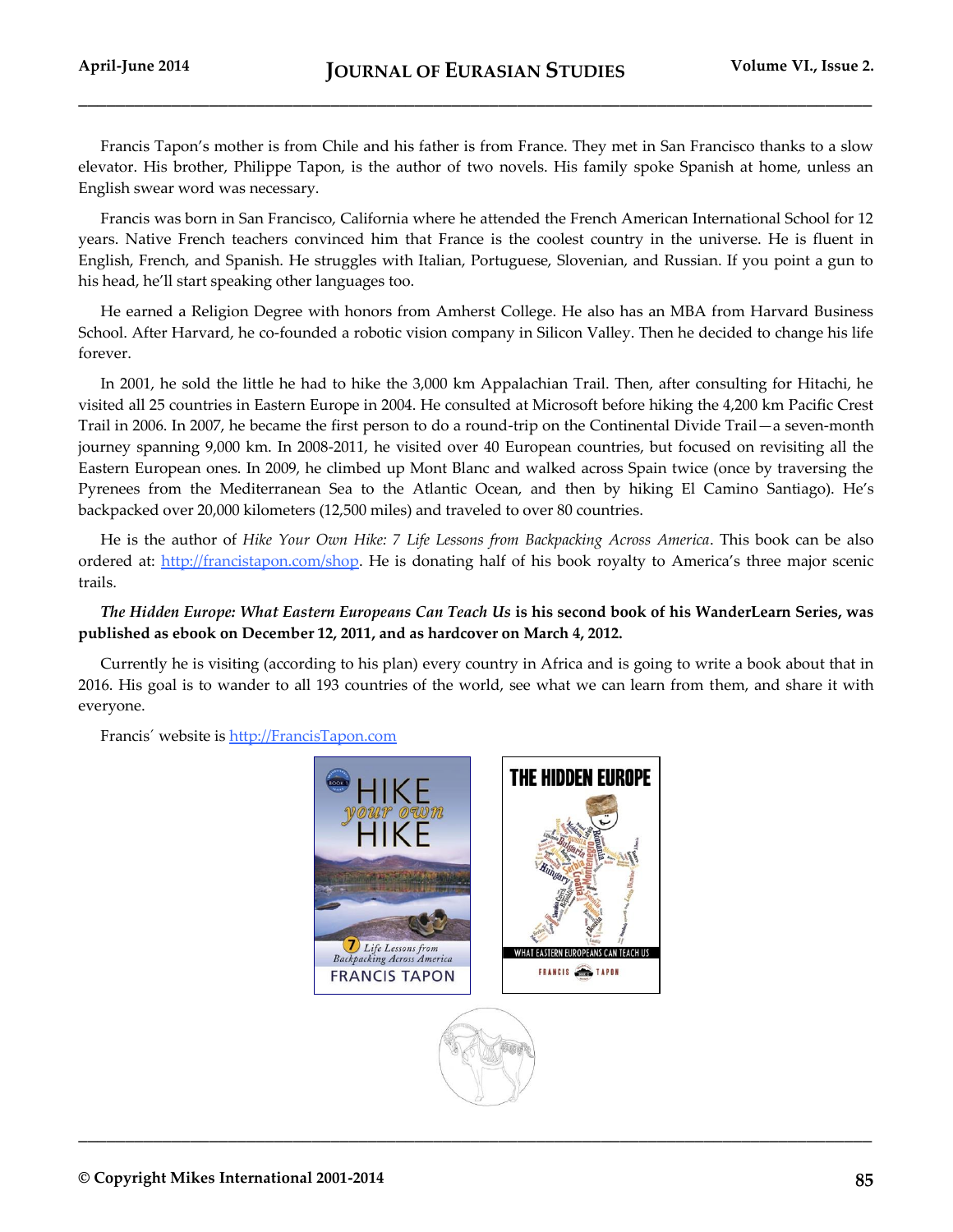\_\_\_\_\_\_\_\_\_\_\_\_\_\_\_\_\_\_\_\_\_\_\_\_\_\_\_\_\_\_\_\_\_\_\_\_\_\_\_\_\_\_\_\_\_\_\_\_\_\_\_\_\_\_\_\_\_\_\_\_\_\_\_\_\_\_\_\_\_\_\_\_\_\_\_\_\_\_\_\_\_\_\_\_\_

# **OUR AUTHORS**

## ARDEN-WONG, Lyndon

Mr. Arden-Wong is associated with the Department of Ancient History, Faculty of Arts, Macquarie University, Australia. His areas of interest include Architectural History, [Early](http://www.academia.edu/People/Early_Medieval_And_Medieval_Settlement_Archaeology_)  [Medieval And Medieval Settlement \(Archaeology\),](http://www.academia.edu/People/Early_Medieval_And_Medieval_Settlement_Archaeology_) [Tang Dynasty,](http://www.academia.edu/People/Tang_Dynasty) [Inner Asian History,](http://www.academia.edu/People/Inner_Asian_History) [Early](http://www.academia.edu/People/Early_Medieval_China_History)  [Medieval China History,](http://www.academia.edu/People/Early_Medieval_China_History) [Inner Asian Art and Archaeology.](http://www.academia.edu/People/Inner_Asian_Art_and_Archaeology)

## FARKAS, Flórián

Mr. Farkas was born in 1967 in Kolozsvár/Cluj/Klausenburg. He holds a M.Sc. degree from Technical University of Budapest, Hungary and Ecole Normale Superieure de Cachan, France and an MBA degree from Henley Management College, UK. Since 1992 he is living in the Netherlands. He cofounded the Foundation Mikes International in 2001 in The Hague, the Netherlands.

## KISAMOV, Norm

Born and educated in Moldova, Mr. Kisamov spent a 40-year carrier as an industrial automation engineer. He emigrated from Russia to the USA in 1978, when the USA patronized immigration of educated people from Russia. For the last 15 years, he was the webmaster of the site [http://turkicworld.org,](http://turkicworld.org/) which serves as a non-commercial, educational publishing outlet for the Turkologists who could not propagate their studies in Russia and whose works were unknown to the Western world. He has translated a number of Turkological books to English, most of them were posted at that site, a few were published in Russia, in post-Soviet countries, and one was supposed to be published in Germany. Mr. Kisamov was assisting the writers as a volunteer. In his 15 years of working with various aspects of Turkology, he has amassed a significant collection of Turkisms cited by various authors, who were pointing out Turkisms in English and/or Germanic languages. Tracing and verifying etymologies of the cited lexemes, he encountered numerous other cognates, which led him to assemble a draft of the article that is published abridged in this issue, and unabridged as Supplement. By that time, the volume of the lexicon far exceeded accepted criteria formulated to discern random borrowings from genetic kinship. Mr. Kisamov is not a linguist, nor does he pretend to be a scholar. However, with some kind help from the sites contributors, he was able to systemize and organize his collection, and prepare etymological comments. His interest in Turkic history arose quite accidentally, but it quickly riveted him, he was growing into it for the last 25 years, and still, after a quarter century of reading and translating, he has only scratched the surface. Previously, he has authored a couple of articles on Turkological subjects related to the Scythian history.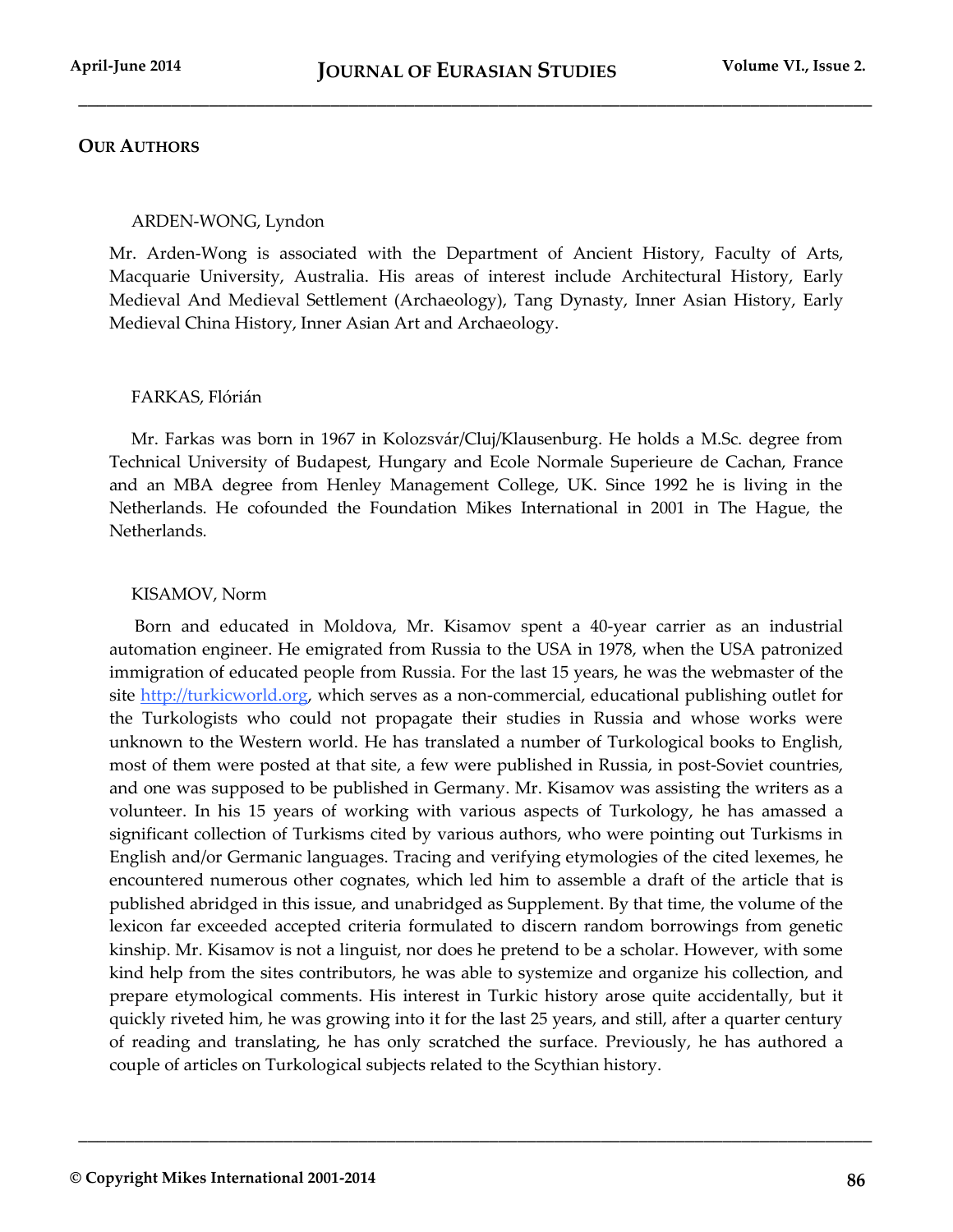## MIRABILE, Paul

After having travelled and worked for many years in Africa and in Europe, Mr. Mirabile enrolled at the University of Vincennes-Saint-Denis, Paris VIII where he obtained his doctoral thesis in 1986 in mediaeval History, literature and linguistics: *La Genèse de la Chanson de Roland: la Théorie de l'Entonnoir* under the direction of Bernard Cerquiglini. Since then he has taught languages and literature, philology and History either at universities or secondary schools in Turkey, South India, China, Ireland and Russia whilst doing research on the Mediaeval Eurasian Koine. He has contributed articles and essays on mediaeval History, religions and philosophy in *Stratégique* (F.E.D.N), *Contrastes*, *Liber Mirabilis*, *Nietzsche-Studien*, *Journal of Armenian Studies*, *Journal of Dravidic Studies*, *Armenian International Reporter*, *La Chine au Présent*, *Al Amanecer* (Istanbul: Judio-Spanish journal), *Chasse-Marée* and in university reviews in China and Russia. He is currently teaching in Istanbul.

## SARBASSOVA, Guldana Aktaevna

 Studied Social Sciences at A. Yassawi International Kazakh-Turkish University (Kazakhstan, 2006), and at Middle East Technical University (Turkey, 2008); then earned a Ph.D. degree at the Kazakh Academy of Science, Institute of Linguistics named after A. Baitursunoglu (Kazakhstan, 2011). She is currently working as a post-doctoral researcher at the University of Amsterdam, the Netherlands.

## TAPON, Francis

- ÷ Author of *The Hidden Europe: What Eastern Europeans Can Teach Us*, which is his second book of his WanderLearn Series; it was published as ebook on December 12, 2011, and as hardcover on March 4, 2012.
- ۰. Author of Hike Your Own Hike: 7 Life Lessons from Backpacking Across America.
- Has visited all 25 Eastern European countries at least twice and has traveled there ₩. nonstop for 3 years.
- ÷ Has traveled to over 80 countries, walked across America 4 times, backpacked over 12,500 miles in the mountains, and was a finalist in the California Outdoors Hall of Fame.
- 4 He's been covered in *The New York Times Magazine*, *San Francisco Chronicle*, *San Jose Mercury News*, *Backpacker Magazine*, TGO (The Great Outdoors) Magazine in the UK, *New Mexico Magazine*, and others. He's been interviewed on radio stations and podcasts.
- Amazon.com & Lincoln Mercury selected him as the best example of someone who is ۰. fulfilling the dream of traveling the world, and produced a video profile on him.